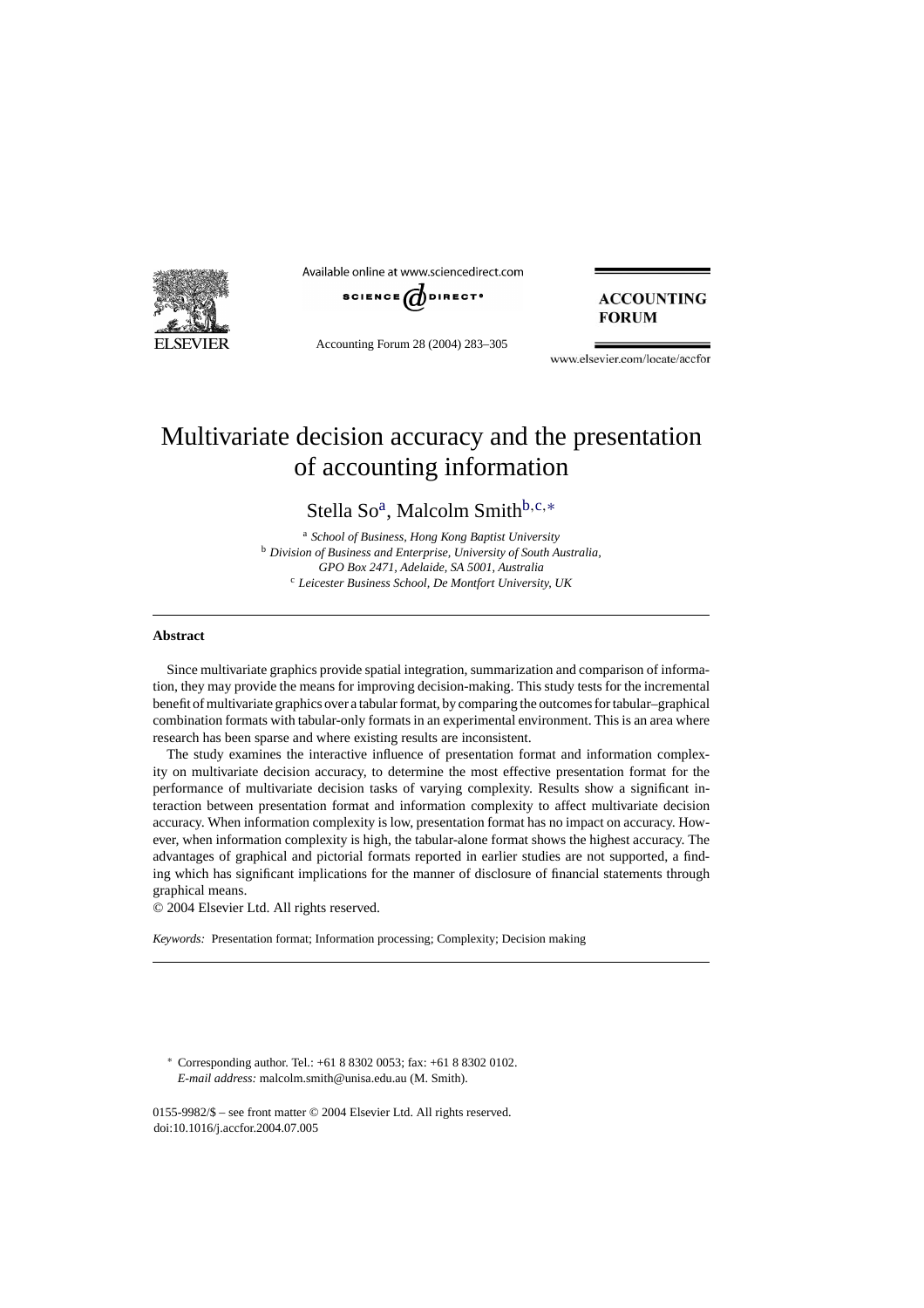#### **1. Introduction**

The identification of potential business failure is important to many corporate managers, investors, bankers and auditors. If the warning signs exhibited ahead of failure can be identified in advance, then appropriate action can be undertaken hopefully to reverse the process or at least to minimise the possible damage. One potential way to improve such judgements is to improve the information presentation format [\(Davis, 1989;](#page--1-0) Kleinmuntz  $\&$ [Schkade, 1990;](#page--1-0) [Libby, 1981; Maines, 1995\).](#page--1-0)

Bankruptcy prediction is typically a multivariate decision requiring the consideration of multiple financial variables over multiple time periods. Since multivariate graphics provide spatial integration, summarization and comparison of financial variables, they may result in better decisions [\(Gibson & Schroeder, 1990\).](#page--1-0)

The traditional and more familiar tabular presentation of data is typically available to decision makers, though they can usually refer to specific data values before making a final decision. The potential for improved decision making exists if additional information can be gleaned from the presentation of data in alternative formats.

Given that tabular presentations are familiar, useful and normally available, this study tests for the incremental benefit of multivariate graphics over tabular formats (i.e., by comparing tabular–graphical combination formats with a tabular-alone format), an area where research efforts have been sparse (excepting [Benbasat & Dexter, 1986;](#page--1-0) [DeSanctis](#page--1-0) [& Jarvenpaa, 1989;](#page--1-0) [Nibbelin, Bailey, & Zmud, 1992;](#page--1-0) [Wright, 1995\).](#page--1-0) Even then results have been inconsistent (as detailed below).

In addition to the more traditional multivariate graphic presentations of bar charts, this study includes the more innovative form of schematic faces developed by [Chernoff \(1973\).](#page--1-0) By assigning variables and their values to facial features, changes in expression, can provide a quick indication of the relationship among variables. A single global judgement is promptly facilitated despite the novelty of the approach.

Because task characteristics (essentially task type and task complexity) have been shown to be important in decision performance across different presentation formats (see reviews and meta-analyses: [DeSanctis, 1984;](#page--1-0) [Hwang & Wu, 1990;](#page--1-0) [Jarvenpaa & Dickson, 1988;](#page--1-0) [Montazemi & Wang, 1988–1989; a](#page--1-0)nd other works: [Amer, 1991;](#page--1-0) [Blocher, Moffie, & Zmud,](#page--1-0) [1986;](#page--1-0) [Hard & Vanecek, 1991;](#page--1-0) [Umanath & Vessey, 1994;](#page--1-0) [Wright, 1995\)](#page--1-0) report format and task characteristics must be considered in an interactive manner in examining decision performance across different formats.

The issue of task characteristics is, however, quite complex, given the variety of definition, interpretation and measurement, and the absence of a ready taxonomy of classification. Task characteristics have many dimensions, among them, those more commonly reported in the literature: task type and task complexity [\(DeSanctis, 1984;](#page--1-0) [Libby & Lewis, 1982\)](#page--1-0). Task complexity can be further distinguished into information complexity and job complexity ([Liang, 1986\).](#page--1-0) Such a distinction, however, is rarely made in the literature, further complicating this issue because of alternative ways of measuring information complexity and job complexity.

The current study focuses on the multivariate decision task and on information complexity, because information complexity is more fundamental than job complexity and can be objectively assessed, independent of any particular task-doer, and unaffected by the